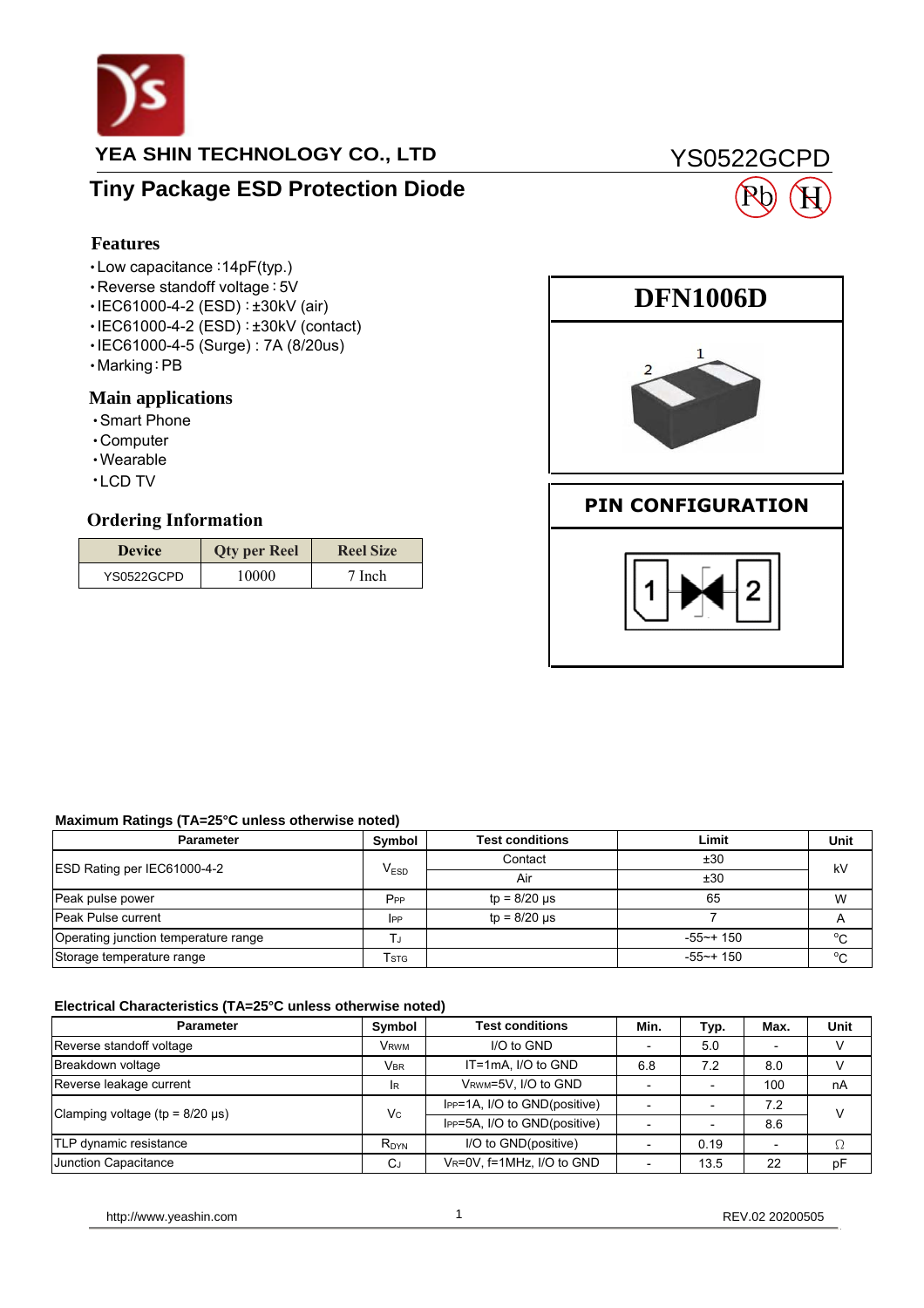# **DEVICE CHARACTERISTICS**

# YS0522GCPD